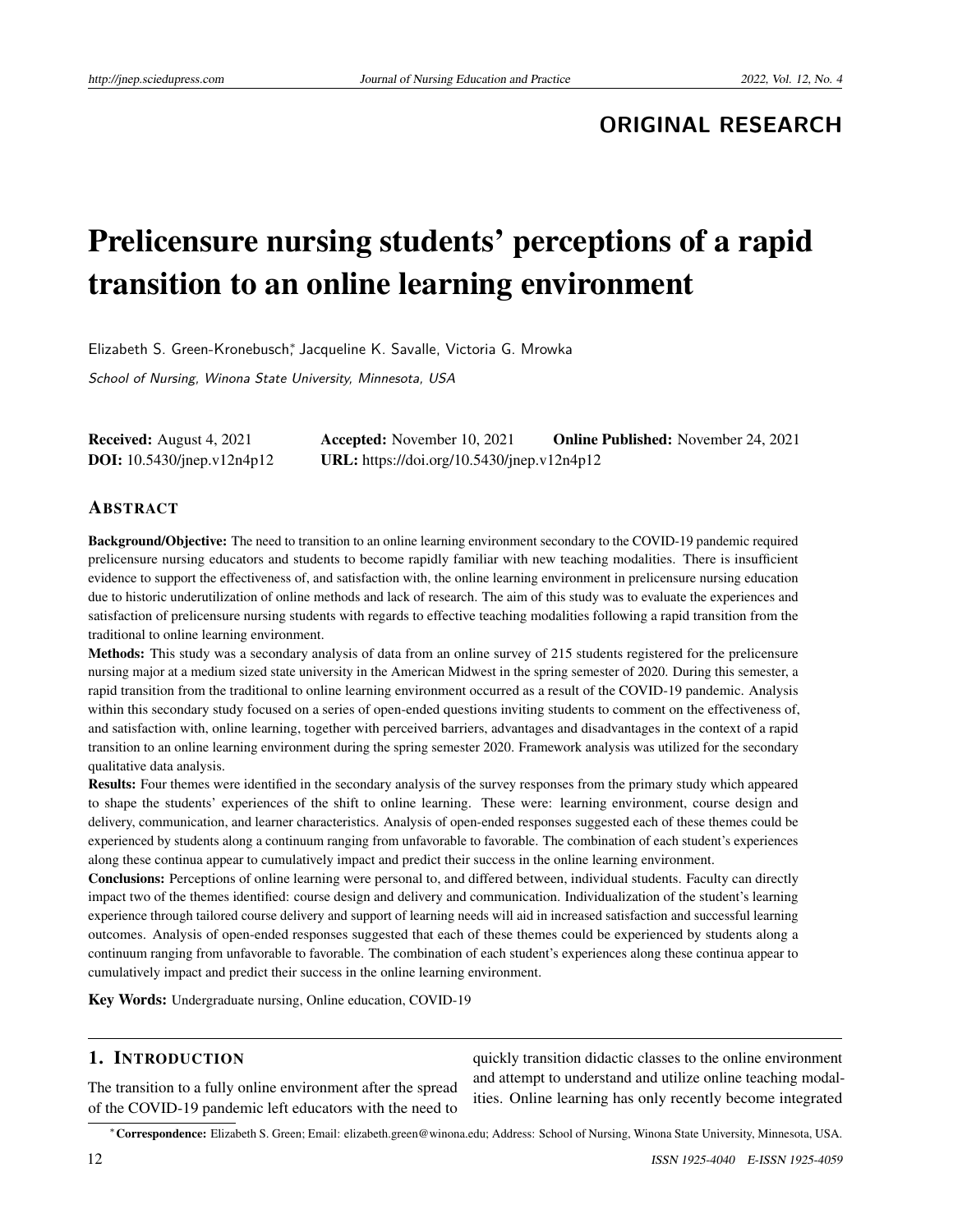within nursing education, creating a gap in literature in relation to the most appropriate strategies for online education, specifically in prelicensure nursing.

# 1.1 COVID-19

At the beginning of 2020, the World Health Organization (WHO) declared COVID-19 a global pandemic.[\[1\]](#page-7-0) Due to the ease of transmission of the virus, many states enacted stay-athome orders encouraging citizens to leave their homes only for essential tasks such as obtaining groceries and medical needs, in conjunction with facial mask mandates and limitations to group gatherings. The CDC released updated Guidelines for the Institutions of Higher Education strongly encouraging educational institutes to follow local public health departmental recommendations in order to slow the spread of the virus and ensure the health and safety of students, staff, and faculty.[\[1\]](#page-7-0) This led to most universities transitioning to fully online programs midway through the spring semester of 2020.

# 1.2 Online learning in higher education

The use of the internet and advancements in technology have expanded student learning capabilities exponentially over time.<sup>[\[2\]](#page-7-1)</sup> The current generation pursuing higher education is computer literate making the online learning environment an effective way of reaching students. This requires different instructional methods than a traditional classroom.[\[2\]](#page-7-1) Research showed combining online and face-to-face instruction, known as blended learning, results in higher achievement, higher student satisfaction, stronger student persistence com-ment and increased flexibility in teaching and learning.<sup>[\[3\]](#page-7-2)</sup> It is important to address the effectiveness of, and satisfaction with these new delivery methods. The student perspective of this transition was critical to consider. With the everchanging fields of nursing, healthcare, and education, it is the educator's responsibility to create a successful educational environment to support learners.

#### 1.3 Learning environments

Three main methods of educational delivery are utilized in higher education including the traditional learning environment, online learning environment, and hybrid learning environments.

Traditional learning environments involve students being physically present in a classroom with a professor(s), didactic instruction, structured class time, lectures, writing activities, and exams occurring with the instructor and students together in-person.[\[4\]](#page-7-3) Historically, the traditional learning environment in nursing education consisted of face-to-face lectures in a physical classroom, skills practice or simulation in a lab, and clinical experiences within the hospital

and community settings. These methods are often utilized in conjunction with an online platform for ease of access to classroom resources and enhanced communication between students and faculty.

Online learning environments (also referred to as virtual or e-learning) utilize a digital platform for all instruction and evaluation while connected to the internet and can be syn-chronous or asynchronous.<sup>[\[4\]](#page-7-3)</sup> "Online learning uses the internet paired with various types of software such as learning management systems, learning portals, e-learning platforms, virtual learners' environment, or course management sys-tem."<sup>[\[4\]](#page-7-3)</sup> The online learning environment encompasses many methods and tools such as videos, podcasts, and interactive websites which can aid in students' retention of knowledge and application to practice. $[4]$  Online learning has been associated with an increased workload for educators due to these various tools which require an increased need for preparation by instructors when compared to face-to-face instruction.<sup>[\[4\]](#page-7-3)</sup> Faculty teamwork and student engagement greatly factor into the success of online delivery.[\[5\]](#page-7-4)

The United States Department of Education<sup>[\[6\]](#page-7-5)</sup> refers to hybrid or blended learning as a combination of online learning with face-to-face instruction. A combination of online learning and technology will be necessary to adequately prepare future nurses due to the increased integration of technology in the healthcare field.<sup>[\[4\]](#page-7-3)</sup>

### 2. REVIEW OF LITERATURE

To explore the phenomenon of prelicensure undergraduate nursing students' experience and perception of online learning following rapid transition from a traditional learning environment, a review of literature was completed. While investigating this topic, very little research was found regarding the transition to online learning for prelicensure nursing students. This shifted the focus of the literature review to better understand what prelicensure nursing students perceive as effective and satisfying in online learning environments and teaching methods.

### 2.1 Search strategy

The literature search utilized databases including CINAHL, PubMed, and ERIC. Search terms were established through combining population (undergraduate or prelicensure nursing students) with subject (traditional learning, online learning, and/or hybrid learning), and outcome (satisfaction and effectiveness with education). These searches were further limited to academic articles published in the last ten years and articles written in the English language. Upon critical analysis of the literature, themes emerged in relation to outcomes for evaluating prelicensure nursing education, including motiva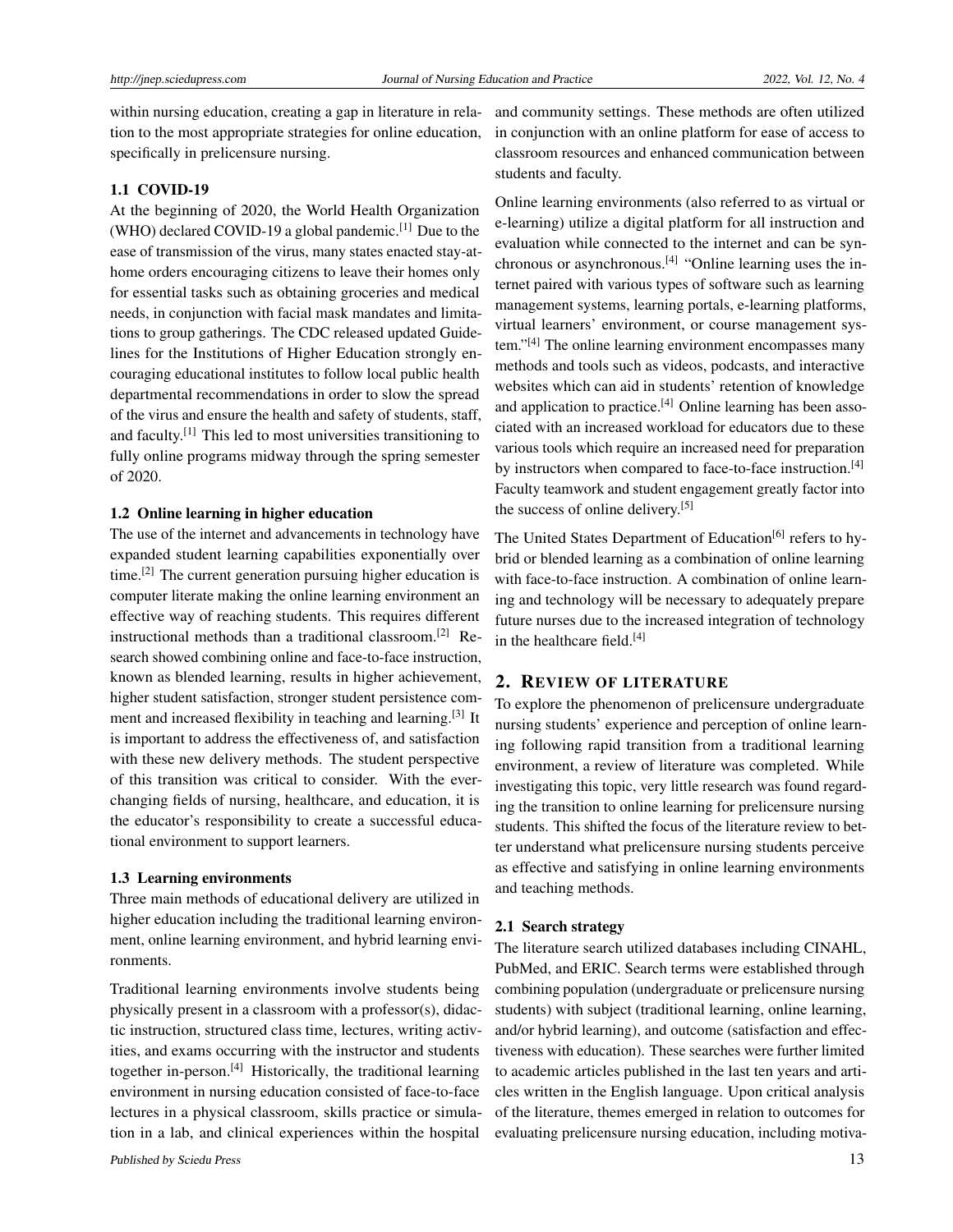tion and attitude, self-efficacy, learning effectiveness, skill acquisition, and learner satisfaction.

### 2.2 Motivation and attitude

Many articles provided information on student motivation and attitudes toward traditional, online, and hybrid learning. Some studies measured students' motivation while evaluating the effectiveness of online learning versus hybrid or traditional learning in prelicensure nursing students.<sup>[\[7,](#page-7-6)[8\]](#page-7-7)</sup>

Li et al.<sup>[\[9\]](#page-7-8)</sup> performed an analysis on eight studies examining how blended learning affects nursing students' knowledge, skills, and satisfaction. They found nursing students expressed a positive outlook with the online learning environment, however, reported that online delivery as a sole method of instruction was not their first choice.<sup>[\[9\]](#page-7-8)</sup> Gagnon et al.<sup>[\[7\]](#page-7-6)</sup> commented that teaching delivery does not affect motivation, rather the personal teaching style of each instructor aids in student motivation. Overall, evidence from articles reviewed was conflicting regarding the theme of motivation and attitude across different learning environments.

# 2.3 Self-efficacy

Bastable<sup>[\[10\]](#page-7-9)</sup> emphasizes the importance of self-efficacy (belief in oneself), in nursing education and argues that this must be maintained in an online learning environment to achieve learning objectives. Multiple studies reviewed utilized selfefficacy as an outcome measure, though there was variation in how this was measured.

Two studies examined self-efficacy within online learning environments by evaluating pre and post-test scores compared to traditional and blended learning approaches.<sup>[\[11,](#page-7-10)[12\]](#page-7-11)</sup> In the systematic review conducted by Cant and Cooper<sup>[\[11\]](#page-7-10)</sup> two articles addressed self-efficacy, finding significant improvements in self efficacy within the online learning environment in one. Shorey et al.<sup>[\[12\]](#page-7-11)</sup> also found increased scores on the communication self-efficacy scale when implementing a blended learning intervention. Conversely, Chan et al.<sup>[\[13\]](#page-7-12)</sup> found no difference in self-efficacy between face-to-face and web-based approaches in case-based learning. Again, evidence from the studies reviewed was conflicting.

### 2.4 Learning effectiveness

Perception of learning effectiveness on the part of prelicensure nursing students was identified as a common theme within reported outcomes in the majority of studies reviewed. There was variation in how this outcome was both measured and reported across the studies. Measurements included posttest scores, exam scores, subjective assessment of student comprehension of knowledge following a simulation-based intervention, and student questionnaire responses.

In research by Giddens et al.,<sup>[\[14\]](#page-7-13)</sup> 695 undergraduate nursing students in a university within the U.S. were surveyed after use of a virtual community with patient scenarios. It was found the use of this virtual community aided students in understanding patient conditions. Gill et al.<sup>[\[15\]](#page-7-14)</sup> in a systematic review of 20 articles evaluating pharmacology teaching methodologies in undergraduate nursing students found online methods, simulation, and integration of content within other nursing curricula were most effective in acquisition of knowledge. Two studies indicated a favorable outcome for blended learning when compared to either the traditional learning environment alone, or the online learning environ-ment alone.<sup>[\[8,](#page-7-7)[9\]](#page-7-8)</sup> In two studies<sup>[\[7,](#page-7-6)[16\]](#page-7-15)</sup> comparing online or blended versus face to face, mixed results were noted but most papers reviewed reported on a similar or higher level of knowledge following an online teaching intervention. In the transition from traditional to blended or online learning environments, two studies reported no significant differences in post-test scores and learning effectiveness respectively.<sup>[\[17,](#page-7-16) [18\]](#page-7-17)</sup>

Overall evidence from articles reviewed was conflicting regarding the theme of learning effectiveness. In the studies reviewed, evidence for positive, negative, and mixed results of learning effectiveness were reported.

### 2.5 Skill acquisition

Skills driven classes focus on nursing skills and the student's ability to adequately perform them. William et al.<sup>[\[19\]](#page-7-18)</sup> reviewed the difference between virtual reality simulation and traditional classroom method of phlebotomy education in 62 undergraduate nursing students in Kuwait. They found no significant difference between the groups, suggesting that this education is effective with both methods. Three stud-ies in a review of literature by Li et al.<sup>[\[9\]](#page-7-8)</sup> reviewed skill acquisition; these results were combined and analyzed by their team. They found a trend towards skill improvement in the hybrid course over traditional learning, but this was not statistically significant.<sup>[\[9\]](#page-7-8)</sup> In a systematic review by Mc-Cutcheon et al.,<sup>[\[16\]](#page-7-15)</sup> thirteen of the nineteen studies reported on clinical skills following online education. Minimal statistical data were reported; however, they describe six studies which found significantly positive results following online education intervention. Three studies had inconclusive results, and six studies demonstrated no statistically significant differences.<sup>[\[16\]](#page-7-15)</sup>

### 2.6 Learner satisfaction

Several studies found high levels of satisfaction with an online learning environment.<sup>[\[5,](#page-7-4)[20,](#page-7-19)[21\]](#page-7-20)</sup> In a qualitative study, Esposito and Sullivan<sup>[\[5\]](#page-7-4)</sup> found students reported feeling overwhelmingly satisfied with virtual simulation during the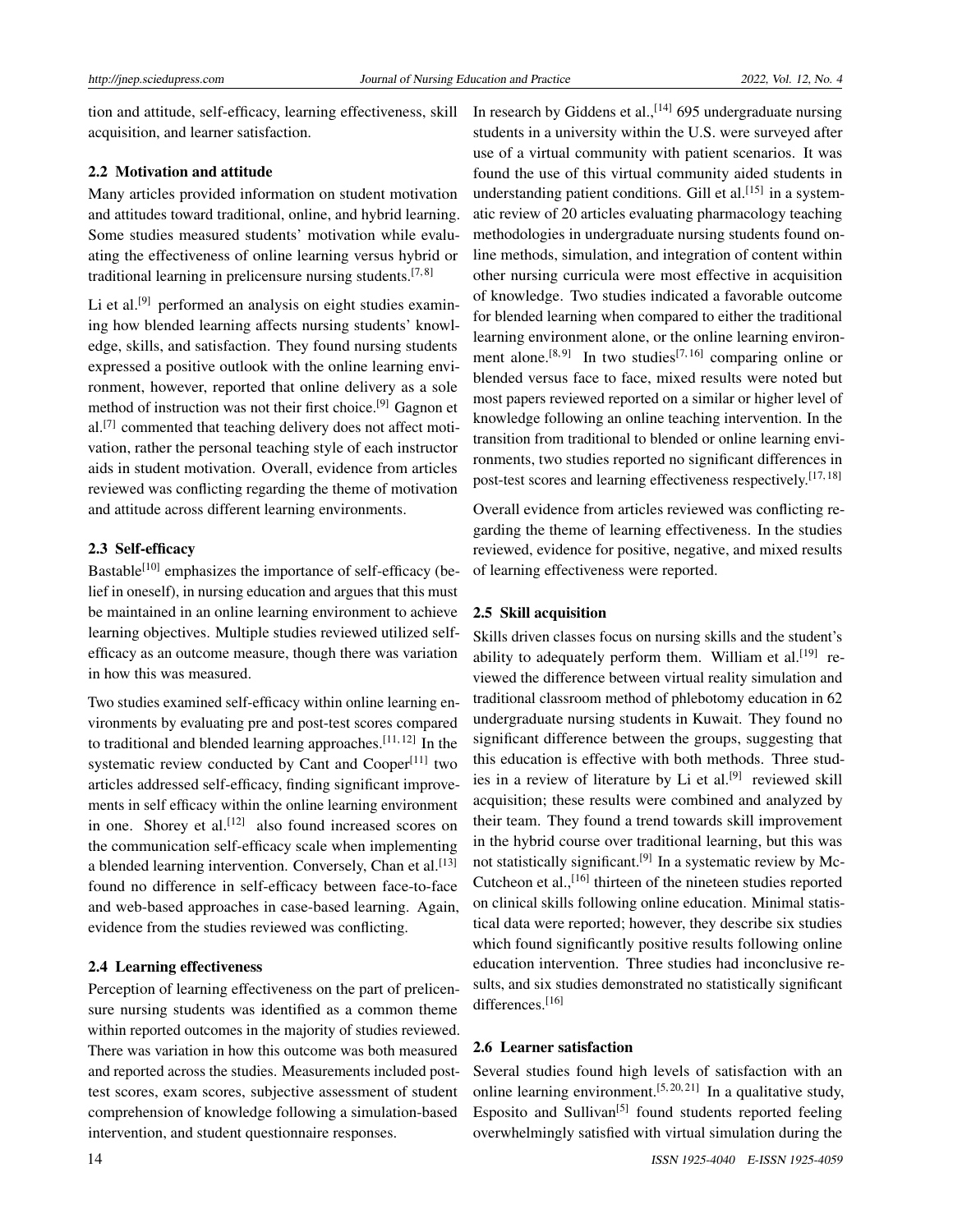COVID-19 pandemic and found importance in group work while faculty promoted engagement.

In a systematic review evaluating online or blended learning versus face-to-face learning of clinical skills in undergraduate nursing education by McCutcheon et al.,  $[16]$  11 of 19 articles reported on the outcome of satisfaction with varied results. Three other studies found similar results indicating that there is no difference in satisfaction between traditional and online learning environments.[\[7,](#page-7-6) [13,](#page-7-12) [18\]](#page-7-17) Students felt more successful in their education with the addition of technology support, audio visual aids, discussion forums with classmates, and affirmational support from peers.<sup>[\[9,](#page-7-8)[22\]](#page-7-21)</sup> Learner satisfaction was a complex outcome, utilizing various measurements in the studies reviewed. Additionally, reported outcomes were mixed in the satisfaction expressed by learners. Therefore, no one learning environment was associated with a higher level of learner satisfaction over another.

# 3. METHODS

This study was a secondary analysis of data from a primary study, with a purpose to examine how the learning experiences of undergraduate nursing students were affected as a result of the COVID-19 pandemic and resulting rapid transition to online learning. The primary study consisted of an online survey of 215 students registered for the prelicensure nursing major at a medium sized state university on two campuses in the American Midwest. The response rate of the students who completed the survey was 72% (215/300). Refer to Table 1 for demographic data for participants of campus A and campus B.

Table 1. Demographic data for study participants

| <b>Campus A</b>    | <b>Campus B</b> |
|--------------------|-----------------|
| 93% White          | 93% White       |
| 2% Asian           | 3% Asian        |
| 1% Hispanic        | 1% Hispanic     |
| 1% American Indian | 3% two or more  |
| 1% Black           |                 |
| 2\% two or more    |                 |
| 1% unknown         |                 |
| 94% female         | 93% female      |
| 6% male            | 7% male         |

The survey instrument used in the primary study included a combination of structured and open-ended questions exploring different aspects of the online learning environment. Data were collected on the effectiveness of, and satisfaction with, online learning, together with perceived barriers, advantages and disadvantages in the context of a rapid transition to an online learning environment during the spring semester of 2020.

In addition to reporting demographic data, the secondary analysis focused upon qualitative data generated in response to a number of open-ended questions. The researchers utilized a modified framework analysis,[\[23\]](#page-7-22) which consisted of five stages: familiarization, coding, plotting data onto identified codes, identifying emerging themes, synthesizing themes into main concepts, and reviewing data to ensure transparency and rigor of the analysis.[\[24\]](#page-7-23) Familiarization with the data involved three researchers independently reading through the descriptive data in order to gain a sense of breadth and variability of the responses. The researchers then coded the responses and entered identified codes onto an excel spreadsheet, initially creating one sheet for each of the research questions. An overlap in responses was noted by the researchers. Next, they utilized the initial codes to map student responses onto the codes. The researchers collaborated and identified emerging themes and subthemes across the sheets for each research question. Following discussion, the researchers then condensed the codes into seven mutually agreed upon themes which could be observed over a continuum. Researchers further synthesized these into four overarching themes of learning environment, course design and delivery, communication, and learner characteristics. These themes, and relevant sub-themes are described, together with illustrative quotes from student responses.

# 4. RESULTS

This study aimed to evaluate the experiences of prelicensure nursing students with regards to effective teaching modalities and satisfaction following a rapid transition from the traditional to online learning environment due to the COVID-19 pandemic.

The study aimed to answer the following questions:

1) What are students' perceptions of advantages and disadvantages of online learning?

2) Which aspects of online learning are students most satisfied with?

3) Which aspects of online learning are students most dissatisfied with?

4) What barriers to online learning do students identify?

After analyzing the data, four main themes emerged that appeared to influence students' experiences of the move to online learning. These were: learning environment, course design and delivery, communication, and learner characteristics. A main finding was the perception of online learning in relation to advantages, disadvantages, satisfiers, dissatisfiers and barriers were personal to, and differed between, individual students. Table 2 provides select students' responses to illustrate the main themes and sub-themes.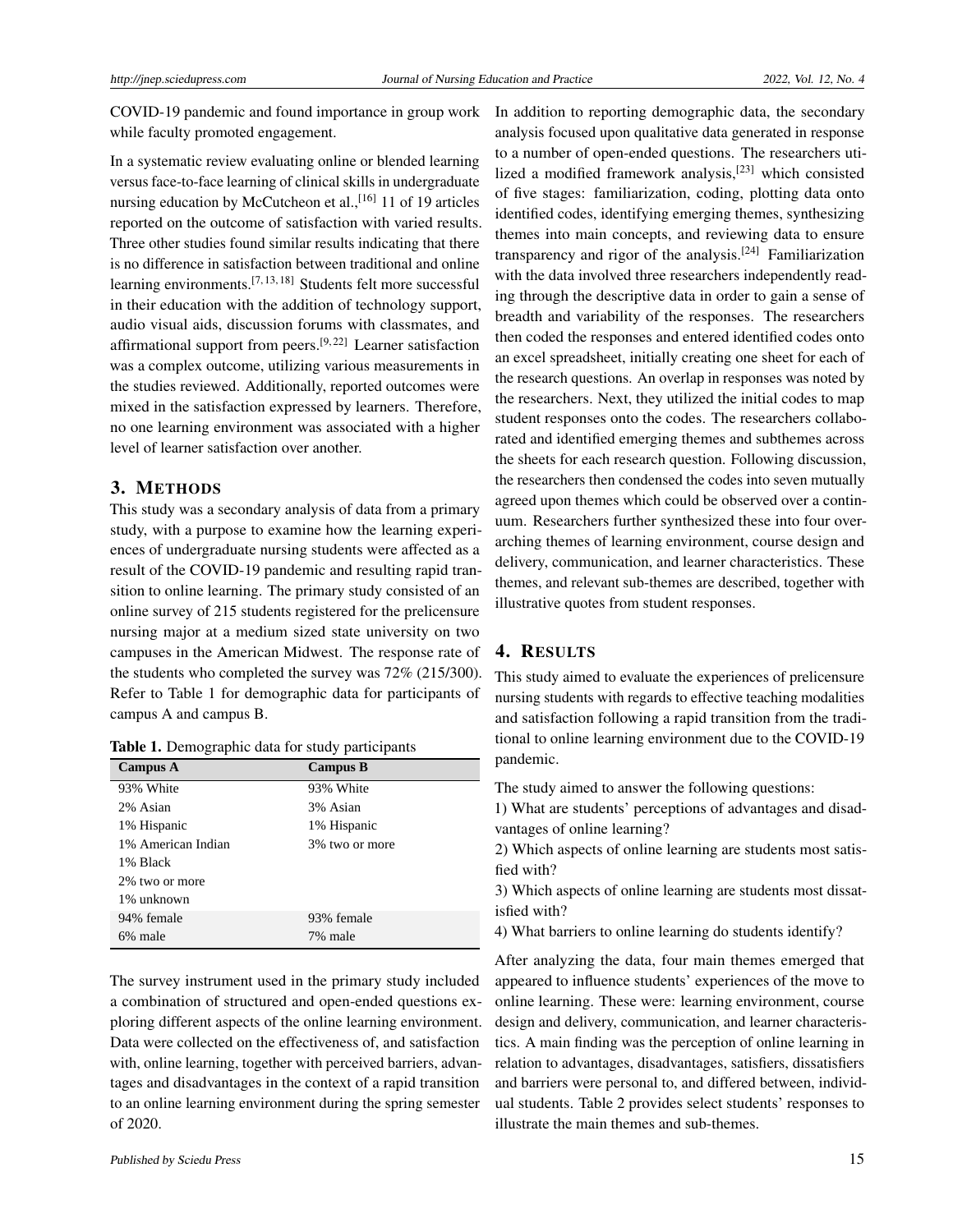| <b>Main theme</b>          | Sub-theme                              | <b>Illustrative quotes</b>                                                                                            |  |
|----------------------------|----------------------------------------|-----------------------------------------------------------------------------------------------------------------------|--|
|                            |                                        | "I could switch up my learning environment whether it was a different room in my house or outside on the patio."      |  |
|                            |                                        | "I enjoy seeing my family but miss the face-to-face interaction. I feel like I can get more done and have gotten      |  |
|                            |                                        | better sleep as well being at home."                                                                                  |  |
|                            |                                        | "For me personally, [I] just felt like I had a difficult time keeping on top of things especially when my whole       |  |
| Learning<br>Environment    | Home environment                       | family is in the house and there's multiple distractions at place[sic]."                                              |  |
|                            |                                        | "My place of relaxation has been forced into becoming an academic environment so now I have nowhere to relax.         |  |
|                            |                                        | There is no place available to take quizzes or tests in peace. The noise of roommates carrying out their daily lives  |  |
|                            |                                        | in between classes is highly distracting and detrimental to my grades."                                               |  |
|                            | Internet                               |                                                                                                                       |  |
|                            |                                        | "My internet connection is often very spotty because of all of my family doing online schooling and working."         |  |
|                            |                                        | "I really like recorded lectures rather than having a PowerPoint to just read over yourself. I know synchronous is    |  |
|                            |                                        | more challenging as students are working throughout the day but having these classes and having to be on zoom         |  |
|                            | Self-pace/Flexibilit<br>y/Structure    | allows for a normal schedule and ability to ask questions."                                                           |  |
|                            |                                        | "Prerecorded lectures don't allow students to make questions in real time."                                           |  |
|                            |                                        | "I feel like it was difficult to keep track of new assignments and manage everything. I also felt like some classes   |  |
|                            |                                        | added even more time-consuming tedious tasks to make up for being online."                                            |  |
|                            | Lecture Breaks and<br>Engagement       | "[O]ffer brief periods of rest from lecturing to give a break from staring at a computer screen."                     |  |
|                            |                                        | "I would recommend more interactive tools such as class polls, Kahoot's, videos, games etc. Looking at a screen       |  |
|                            |                                        | for days can make people sleepy, so asking questions and involving the audience helps!"                               |  |
|                            | Content and<br>Assignments             | "Some classes allowed open notes on the quizzes and increased time to take exams."                                    |  |
| Course Design              |                                        | "Learning in this format was so difficult. A lot of professors had to cut down course content. Likewise, I feel like  |  |
| and Delivery               |                                        | the exams being open book were not beneficial because I feel like I was not forced to study and know the              |  |
|                            |                                        | information as well."                                                                                                 |  |
|                            |                                        | "I thought the Vsims did a fantastic job of targeting very specific diagnosis or complications and provided a very    |  |
|                            | Virtual Simulation                     | good learning experience with in-person experiences not possible"                                                     |  |
|                            |                                        | "Simulations not as rigorous as in person (clinical, skills lab)"                                                     |  |
|                            |                                        | "I would continue to do more group work sessions or mini projects that keep us involved with other students and       |  |
|                            | Group Work                             | allow us to share ideas while we are isolated. Presentations and group projects were easier to accomplish remotely    |  |
|                            |                                        | than I anticipated"                                                                                                   |  |
|                            |                                        | "The group work was more difficult than usual."                                                                       |  |
|                            |                                        | "I would feel better still being able to do the work 'in class' together as to make sure I fully understand it and am |  |
|                            |                                        | able to complete it. Allow for peer revisions or continuing to be in groups for some activities."                     |  |
|                            | <b>Between Students</b><br>and Faculty | "Since moving to an online format, this is the most accessible my professors have ever been. It has been incredibly   |  |
|                            |                                        | helpful to be able to quickly get in touch with them regarding questions."                                            |  |
|                            |                                        | "In class we are able to have actual interactions with professors and ask questions about lectures (during an actual  |  |
|                            |                                        | lesson) and can also learn from other students' questions about that material."                                       |  |
|                            |                                        | "Communication is KEY. The professors should provide a good, solid outline of assignments so that we know             |  |
|                            |                                        | what is due when and when dates are being changed."                                                                   |  |
|                            | Virtual Meetings                       | "I have found (the) meetings schedule with the faculty has been very helpful during this time. It gives me some       |  |
|                            |                                        | structured times and I am able to get my questions answered. I feel that if these were more frequent, the online      |  |
| Communication              |                                        | setting could be improved."                                                                                           |  |
|                            | Learning                               | "Not having the in-person clarification for assignments. Having to understand what was happening through              |  |
|                            |                                        | [school specific LMS] which was highly confusing towards the end of the semester with all of these [group]            |  |
|                            | Management                             | evaluations]. I was kind of lost with all the things in the assessments page – honestly confusing."                   |  |
|                            | System (LMS)                           |                                                                                                                       |  |
|                            | Classmates                             | "The shy kids got a chance to be more interactive on zoom using the chat."                                            |  |
|                            |                                        | "Learning how to use Zoom was probably more beneficial for writing our group papers than having to meet               |  |
|                            |                                        | somewhere else and do it. Zoom has made meeting for classes more efficient."                                          |  |
|                            |                                        | "Reduce group work as much as possible. It's difficult to carry out the same level of work needed to succeed on       |  |
|                            |                                        | assignments when working over online formats."                                                                        |  |
|                            | Time<br>Management                     | "I can do things on my own time and have smaller lengths of worktime compared to having to sit through long           |  |
|                            |                                        | periods of class at once where I lose focus more often. I can spend more time learning to understand things that      |  |
|                            |                                        | might not come as easily to me compared to being in class and going with the pace of the professor."                  |  |
|                            | Motivation and<br>Attention            | "I struggle to maintain level of motivation needed for nursing school and often felt overwhelmed with                 |  |
|                            |                                        | PowerPoints, emails, and all the different class schedules"                                                           |  |
| Learner<br>Characteristics |                                        | "It's hard to stay motivated to finish the day when you're online."                                                   |  |
|                            | Work, School, Life                     | "It allowed for more flexibility, in that I could work or take time for myself and still be able to do the work on    |  |
|                            | Balance                                | time."                                                                                                                |  |
|                            | Self-Teaching                          | "The recorded lectures were very helpful for going back over things that were discussed in class"                     |  |
|                            |                                        | "Having more concrete schedules for the online course would be helpful to keep things straight when we cannot         |  |
|                            |                                        | see our professor or ask questions with readily available answers. One of my courses had no supplemental class        |  |
|                            |                                        | time on zoom and this hindered my learning for the class, so I recommend more zoom class time for online              |  |
|                            |                                        | courses."                                                                                                             |  |
|                            |                                        | "It's hard to learn when you can't ask questions when you think of them or see someone do a skill. And you can't      |  |
|                            |                                        | practice your skills because we don't have the equipment like we do in lab."                                          |  |

# Table 2. Selected student responses categorized by themes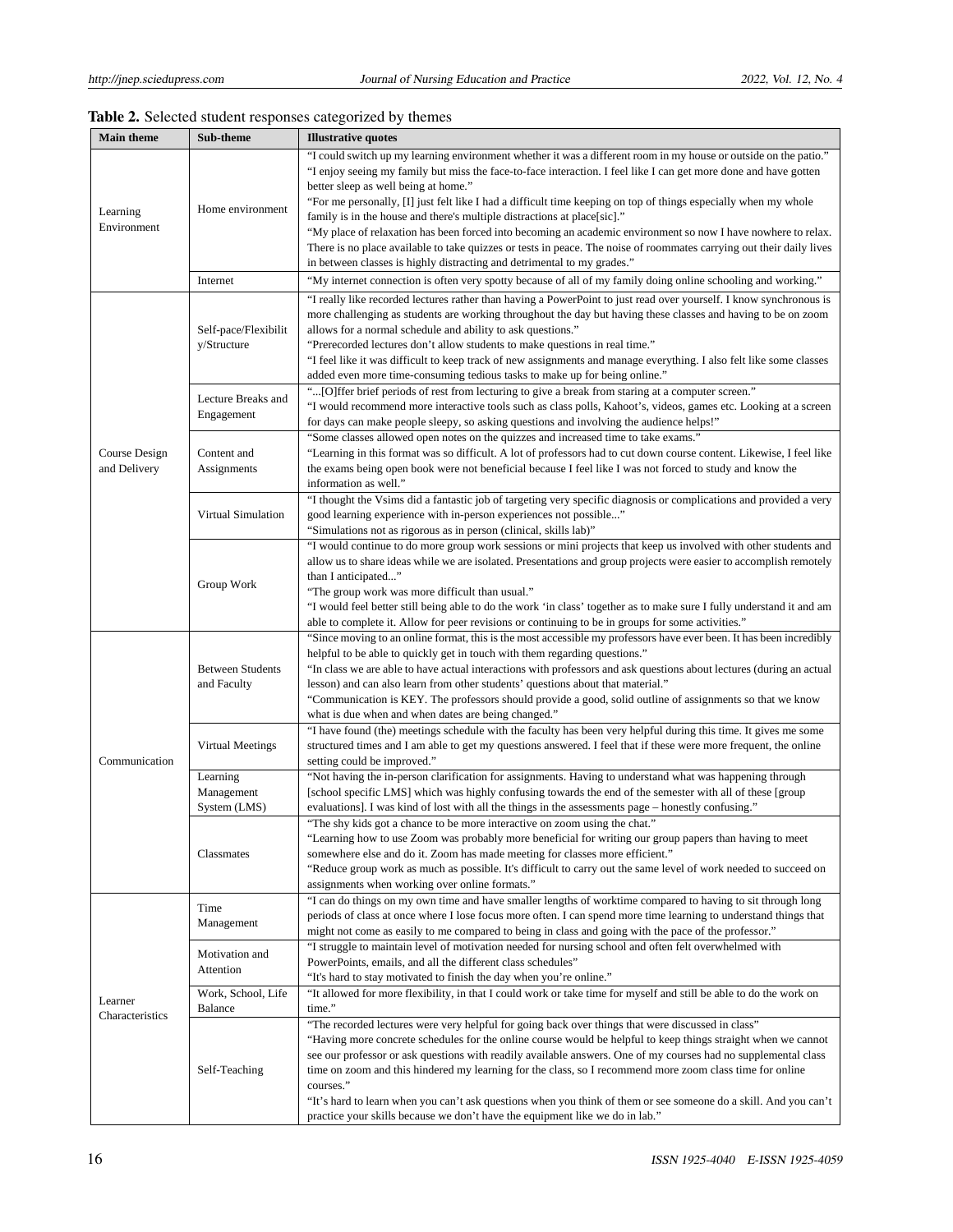# 4.1 Learning environment

Students frequently described advantages, disadvantages and barriers to online learning in relation to the environment in which online instruction occurred. Some found their home environment advantageous to their learning experiences due to benefits such as enhanced comfort and improved sleep hygiene, while others reported their environment as a barrier to their online learning due to disruptions to routine, presence of family members, poor internet connections, and technical issues.

### 4.2 Course design and delivery

Students described varying preferences in relation to course design and delivery, including content delivery, assignments and exams, and clinical replacement. Some students appreciated the flexibility of asynchronous classes whilst others enjoyed the structure of synchronous course delivery. Disadvantages included disorganization of the learning management system (LMS), undefined expectations, and difficulties with motivation. Students offered a wealth of suggestions for future content delivery including lecture breaks, use of more engaging teaching methods, and increased structure through release of course content within the LMS weekly. Assignments and exams were reported by some students as being overwhelming in the online learning environment and commented how student expectations, given the historical context of class delivery, were not met. However, others appreciated the less formal approach to testing in some online classes. Students' reactions to replacement activities for clinical experiences, such as simulations, were also varied, with some identifying these as a barrier to meeting their learning objectives, while others seemed satisfied. One primary advantage to content delivery in the online learning environment reported by students was the ability to enhance meaningful group work. Overall, students had varied responses.

# 4.3 Communication

Communication was one of the most evident themes impacting student experiences, echoing findings from the literature review. Survey responses included information on students' experiences and preferences for communication between students and faculty members as well as communication between fellow classmates. Overall disadvantages or barriers to the online learning environment included lack of clear expectations, scheduling, organization, and overall communication. Classroom participation, interaction with classmates, and group work during lecture times were seen as satisfying to some and dissatisfactory to others.

# 4.4 Learner characteristics

The theme of learner characteristics included student motivation, time management and preferred learning style. Selfmotivated students appreciated asynchronous courses while others preferred enhanced guidance from instructors. Students who did not value a high degree of autonomy described a lack of motivation and focus leading to poor attention and attrition in relation to content which led to feelings of being overwhelmed.

In conclusion, the researchers identified four themes from the secondary analysis of data: learning environment, course design and delivery, communication, and learner characteristics, which appeared to be experienced by students along a continuum ranging from unfavorable to favorable. The combination of the student's experience of each of the four identified themes along the continuum appeared to collectively influence their perception of satisfaction and success within the online learning environment. This is additionally supported through the literature review as it was found the success of a student in the online environment is directly related to how the course content is delivered and the characteristics for autonomy the learner possesses. Refer to Figure 1 for a fictional example of how a student's collective experience of these themes might be expressed along this continuum, therefore affecting their experience within the online learning environment.



Figure 1. Fictional Example of Student Responses Along Response Continuum by Theme

## 5. DISCUSSION

Student perceptions of the advantages and disadvantages of online learning, satisfying and dissatisfying components, and barriers to learning were personal to, and differed between, individual students. The online learning environment is not a 'one size fits all' approach and should be tailored to the individual learner. This success depends partly on the individual learning style and motivation of the student. However, educators' methods of course delivery and utilization of communication can greatly impact the student's own personal learning experience within the online learning environment.

The findings from this study complement and extend the findings of the literature review. The review identified desired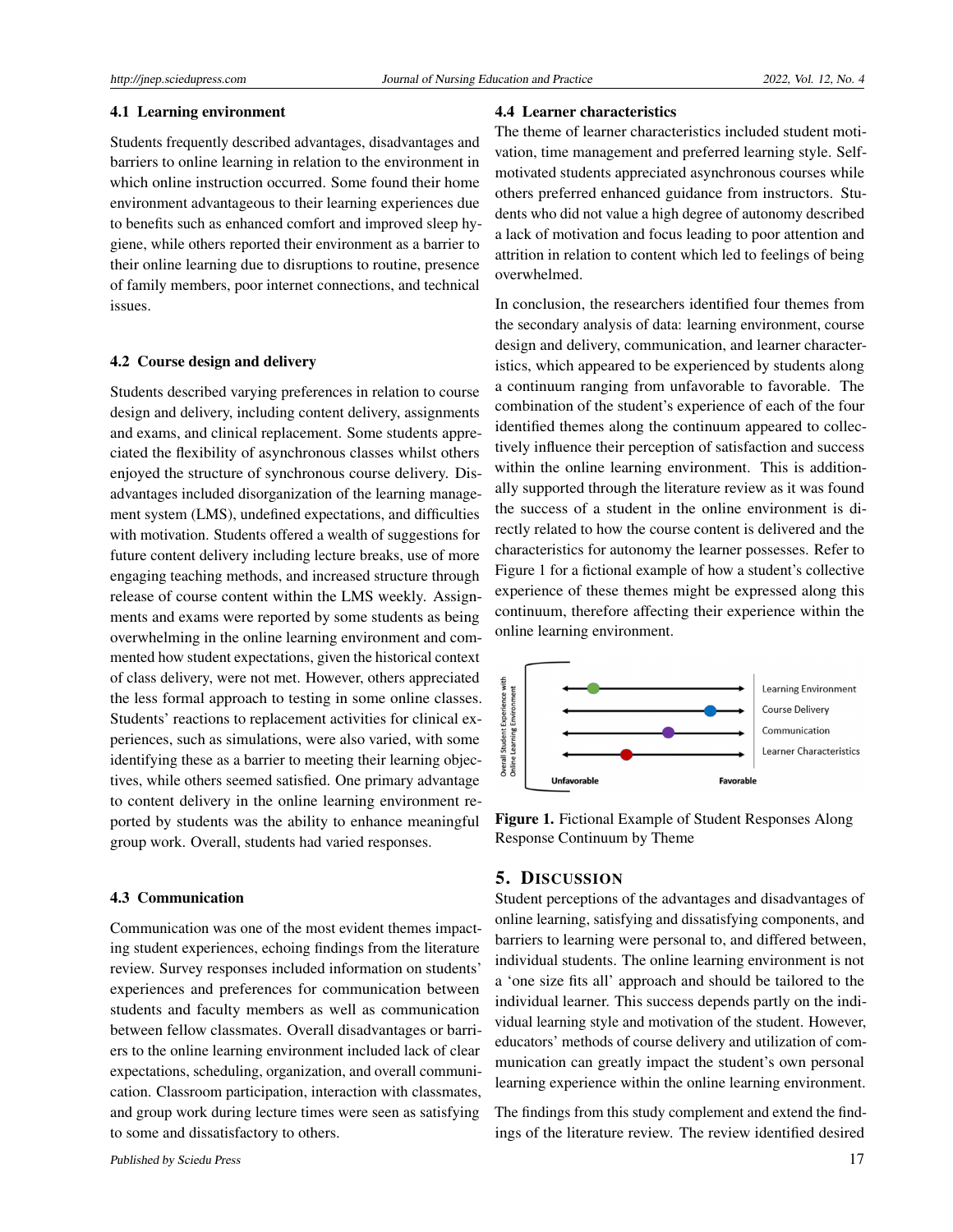outcomes of online learning including motivation and attitude, self-efficacy, learning effectiveness, skill acquisition, and learner satisfaction. The findings of the current study identify four main themes reflecting different contributors to online learning as a series of continuum, from unfavorable to favorable. Utilizing all three authors for interpretation helped strengthen the themes emerging from the data. Shenton<sup>[\[25\]](#page-8-0)</sup> explains strategies to ensure trustworthiness in qualitative research projects based on Guba's four criteria of trustworthi-ness. In addition, Forero et al.<sup>[\[26\]](#page-8-1)</sup> describes four-dimension criteria to assess rigor in qualitative research. These two strategies were utilized to ensure validity and reliability in the secondary analysis. A student's position on each of the four continua appears to collectively influence how a student perceives the online learning environment. This perception can affect how satisfied the student will be in their online learning journey and how successful they will be in achieving the desired outcomes, identified in the review of literature, within an online learning environment.

### 5.1 Implications for teaching

It is vital for educators to understand and implement effective teaching modalities to enhance students' experiences in the online environment. Each student has different learning styles, and their learning experience should be tailored towards their individual needs.[\[27\]](#page-8-2) This includes, but is not limited to, appropriate and thorough content presentation and delivery for the online classroom, effective and clear communication to students regarding assignments and expectations, engaging content, and availability of faculty for communication with students who have questions and concerns. In a similar evaluation, Swan<sup>[\[27\]](#page-8-2)</sup> found students preferred organized courses with clear, consistent and concise learning outlines with distinct student expectations. Students found communication with faculty and classmates an important role in their learning outcomes for guidance and feedback.<sup>[\[27\]](#page-8-2)</sup> Educators do not have direct control over learner characteristics and the student's learning environment but can ensure students are aware of available resources to enhance their experience in a favorable direction in order to attain desired outcomes. Educators should provide a range of teaching and learning modalities to satisfy a variety of learners. The current interest in HyFlex modes of teaching, where content of a single course is available in a range of formats and delivery methods, seems promising in this respect.<sup>[\[28\]](#page-8-3)</sup> Since students' aggregate experience of their learning environment, course design and delivery, communication, and learner characteristics appears to be influential in students' overall satisfaction, faculty should consider each of these areas when planning online programs.

### 5.2 Implications for future research

Future research should include investigation into specific teaching modalities, examples of interventions, course design, course delivery, and methods of effective communication. There is a need for assessing learning styles and implementing specific teaching methods to tailor instruction to individual students. Research should investigate the online learning environment and determine appropriate training and resources needed to best prepare faculty, staff, and students throughout their courses and programs.

### 5.3 Strengths and limitations

Strengths of this study include its large sample and high response rate, thoughtful and rich responses from most of the participants, timely capture of experiences, and respondent anonymity, which is likely to result in more honest responses.

Limitations of the study include its homogenous sample, and cross-sectional methodology in which data were collected on only one sample, at one university, in a singular demographic location (Midwest region). The sample consisted of primarily young females of Caucasian origin with minimal representation of other demographic groups. This research was prompted by the changes in higher education delivery as a result of COVID-19. It is feasible for the student's response to have been influenced by the impact of the pandemic and the abrupt changes it caused to their education. This was a monumental change for educators across all fields, who had to quickly an entire course to fully online methodology. Given the rapid transition, better time to prepare for the online delivery could have enhanced course and delivery succession for educators and students alike. The research instrument was designed specifically for the purposes of the primary study and did not incorporate validated tools for the measurement of student satisfaction. However, for the purposes of this secondary analysis, we chose to focus on the subjective experiences of students, with findings suggesting that measurement of student satisfaction needs to be individually tailored to students' personal characteristics and learning styles.

### 6. CONCLUSION

In conclusion, attainment of desired learning outcomes within the online learning environment is influenced by learning environment, course design and delivery, communication, and learner characteristics. Individualization of the student's learning experience through tailored course delivery and support of learning needs will aid in increased satisfaction and achievement of learning outcomes.

### ACKNOWLEDGEMENTS

The researchers would like to thank Dr. Sue Davies and Dr.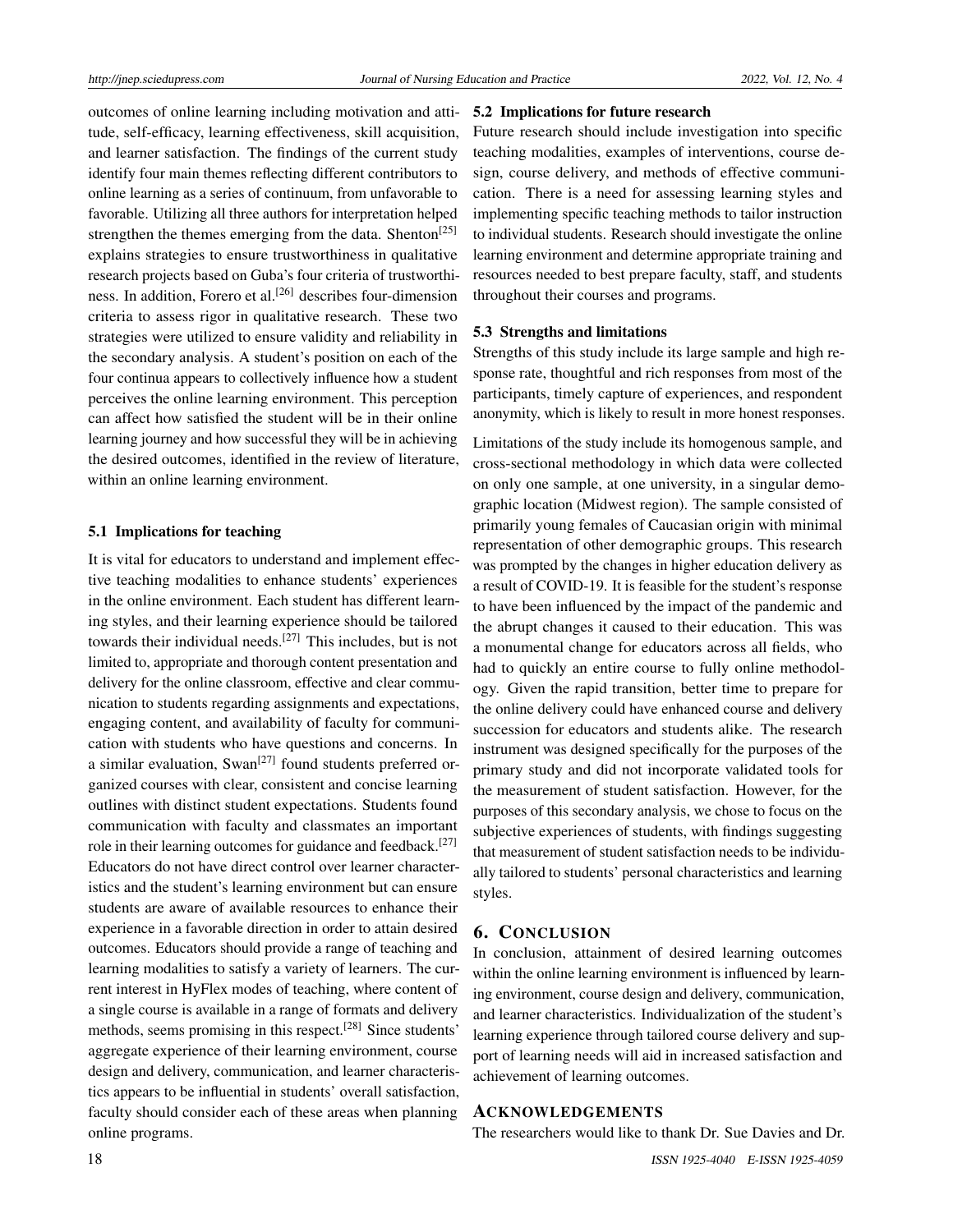Amy Koehler for guidance and continual support during the research process. Additionally, we are grateful to Dr. Diane Forsyth and Dr. Amy Smith for guidance and editorial

#### support.

# CONFLICTS OF INTEREST DISCLOSURE

The authors declare that there is no conflict of interest.

### **REFERENCES**

- <span id="page-7-0"></span>[1] American Association of College of Nursing. (2020). Considerations for COVID-19 preparedness and response in U.S. schools of nursing. American Association of College of Nursing. Available from: [https:](https://www.aacnnursing.org/Portals/42/AcademicNursing/pdf/Considerations-for-COVID19-Nursing-Schools.pdf) [//www.aacnnursing.org/Portals/42/AcademicNursing/p](https://www.aacnnursing.org/Portals/42/AcademicNursing/pdf/Considerations-for-COVID19-Nursing-Schools.pdf) [df/Considerations-for-COVID19-Nursing-Schools.pdf](https://www.aacnnursing.org/Portals/42/AcademicNursing/pdf/Considerations-for-COVID19-Nursing-Schools.pdf)
- <span id="page-7-1"></span>[2] Sinacori BC. How nurse educators perceive the transition from the traditional classroom to the online environment: A qualitative inquiry. Nursing Education Perspectives (Wolters Kluwer Health). 2020; 41(1): 16-19. PMid:31860479 [https://doi.org/10.1097/01.N](https://doi.org/10.1097/01.NEP.0000000000000490) [EP.0000000000000490](https://doi.org/10.1097/01.NEP.0000000000000490)
- <span id="page-7-2"></span>[3] Thai NTT, De Wever B, Valcke M. Face-to-face, blended, flipped, or online learning environment? Impact on learning performance and student cognitions. Journal of Computer Assisted Learning. 2020; 36(3): 397-411. <https://doi.org/10.1111/jcal.12423>
- <span id="page-7-3"></span>[4] Billings DM, Halstead JA. Teaching in nursing: A guide for faculty (6th ed.). St Louis, MO: Elsevier Saunders. 2019.
- <span id="page-7-4"></span>[5] Esposito CP, Sullivan K. Maintaining clinical continuity through virtual simulation during the COVID-19 pandemic. Journal of Nursing Education. 2020; 59(9): 522-525. PMid:32865587 [https:](https://doi.org/10.3928/01484834-20200817-09) [//doi.org/10.3928/01484834-20200817-09](https://doi.org/10.3928/01484834-20200817-09)
- <span id="page-7-5"></span>[6] United States Department of Education. Evaluation of evidencebased practices in online learning: A meta-analysis and review of online learning studies. Washington, DC: U.S. Department of Education, Office of Planning, Evaluation and Policy Development, Policy and Program Studies Service. 2010. Available from: [https://www2.ed.gov/rschstat/eval/tech/evidenc](https://www2.ed.gov/rschstat/eval/tech/evidence-based-practices/finalreport.pdf) [e-based-practices/finalreport.pdf](https://www2.ed.gov/rschstat/eval/tech/evidence-based-practices/finalreport.pdf)
- <span id="page-7-6"></span>[7] Gagnon MP, Gagnon J, Desmartis M, et al. The impact of blended teaching on knowledge, satisfaction, and self-directed learning in nursing undergraduates: A randomized, controlled trial. Nursing Education Perspectives (National League for Nursing). 2013; 34(6): 377-382. PMid:24475598 <https://doi.org/10.5480/10-459>
- <span id="page-7-7"></span>[8] McCutcheon K, O'Halloran P, Lohan M. Online learning versus blended learning of clinical supervisee skills with pre-registration nursing students: A randomized controlled trial. International Journal of Nursing Studies. 2018; 82: 30-39. PMid:29574394 [https:](https://doi.org/10.1016/j.ijnurstu.2018.02.005) [//doi.org/10.1016/j.ijnurstu.2018.02.005](https://doi.org/10.1016/j.ijnurstu.2018.02.005)
- <span id="page-7-8"></span>[9] Li C, He J, Yuan C, et al. The effects of blended learning on knowledge, skills, and satisfaction in nursing students: A metaanalysis. Nurse Education Today. 2019; 82: 51-57. PMid:31437783 <https://doi.org/10.1016/j.nedt.2019.08.004>
- <span id="page-7-9"></span>[10] Bastable SB. Nurse as educator: Principles of teaching and learning for nursing practice. 5th ed. Burlington, MA: Jones & Bartlett Learning. 2020.
- <span id="page-7-10"></span>[11] Cant RP, Cooper SJ. Use of simulation-based learning in undergraduate nurse education: An umbrella systematic review. Nurse Education Today. 2017; 49: 63-71. PMid:27902949 [https://doi.org/10.1](https://doi.org/10.1016/j.nedt.2016.11.015) [016/j.nedt.2016.11.015](https://doi.org/10.1016/j.nedt.2016.11.015)
- <span id="page-7-11"></span>[12] Shorey S, Kowitlawakul Y, Devi M, et al. Blended learning pedagogy designed for communication module among undergraduate nursing students: A quasi-experimental study.

Nurse Education Today. 2018; 61: 120-126. PMid:29197264 https://doi.org/10.1016/j.nedt.2017.11.011

- <span id="page-7-12"></span>[13] Chan AW, Chair SY, Sit JW, et al. Case-based web learning versus face-to-face learning: A mixed-method study on university nursing students. The Journal of Nursing Research. 2016; 24(1): 31-40. PMid:26258389 [https://doi.org/10.1097/jnr.0000000000](https://doi.org/10.1097/jnr.0000000000000104) [000104](https://doi.org/10.1097/jnr.0000000000000104)
- <span id="page-7-13"></span>[14] Giddens JF, Shuster G, Roehrig N. Early student outcomes associated with a virtual community for learning. Journal of Nursing Education. 2010; 49(6): 355-358. PMid:20210288 [https://doi.org/10.3](https://doi.org/10.3928/01484834-20100217-03) [928/01484834-20100217-03](https://doi.org/10.3928/01484834-20100217-03)
- <span id="page-7-14"></span>[15] Gill M, Andersen E, Hilsmann N. Best practices for teaching pharmacology to undergraduate nursing students: A systematic review of the literature. Nurse Education Today. 2019; 74: 15-24. PMid:30554030 <https://doi.org/10.1016/j.nedt.2018.11.017>
- <span id="page-7-15"></span>[16] McCutcheon K, Lohan M, Traynor M, et al. A systematic review evaluating the impact of online or blended learning vs face-to-face learning of clinical skills in undergraduate nurse education. Journal of Advanced Nursing. 2015; 71(2): 255-270. PMid:25134985 <https://doi.org/10.1111/jan.12509>
- <span id="page-7-16"></span>[17] Blissitt AM. Blended learning versus traditional lecture in introductory nursing pathophysiology courses. Journal of Nursing Education. 2016; 55(4): 227-230. PMid:27023894 [https://doi.org/10.3](https://doi.org/10.3928/01484834-20160316-09) [928/01484834-20160316-09](https://doi.org/10.3928/01484834-20160316-09)
- <span id="page-7-17"></span>[18] Graber J. Comparison of mental health nursing student academic achievement and satisfaction: Classroom versus online education in teaching therapeutic crisis management techniques. Issues in Mental Health Nursing. 2019; 40(3): 247-251. PMid:30412433 <https://doi.org/10.1080/01612840.2018.1505985>
- <span id="page-7-18"></span>[19] William A, Vidal VL, John P. Traditional instruction versus virtual reality simulation: A comparative study of phlebotomy training among nursing students in kuwait. Journal of Education and Practice. 2016; 7(9): 18-25.
- <span id="page-7-19"></span>[20] Scarbrough JE. Synchronous videoconferencing in distance education for pre-licensure nursing. Journal of Education and Training Studies. 2015; 3(4): 68-72. [https://doi.org/10.11114/jets.](https://doi.org/10.11114/jets.v3i4.797) [v3i4.797](https://doi.org/10.11114/jets.v3i4.797)
- <span id="page-7-20"></span>[21] Yeh VJ, Sherwood G, Durham CF, et al. Designing and implementing asynchronous online deliberate practice to develop interprofessional communication competency. Nurse Education in Practice. 2019; 35: 21-26. PMid:30640047 [https://doi.org/10.1016/j.nepr.2](https://doi.org/10.1016/j.nepr.2018.12.011) [018.12.011](https://doi.org/10.1016/j.nepr.2018.12.011)
- <span id="page-7-21"></span>[22] Munich K. Social support for online learning: Perspectives of nursing students. International Journal of E-Learning & Distance Education. 2014; 29(2): 1-12.
- <span id="page-7-22"></span>[23] Ritchie J, Spencer L. Qualitative data analysis for applied policy research. In A. 1994. Bryman & R. Burgess (Eds.), Analyzing qualitative data (pp.172-194). Routledge.
- <span id="page-7-23"></span>[24] Ward DJ, Furber C, Tierney S, et al. Using framework analysis in nursing research: a worked example. Journal of Advanced Nursing. 2013; 69(11): 2423-2431. PMid:23517523 [https://doi.org/10](https://doi.org/10.1111/jan.12127) [.1111/jan.12127](https://doi.org/10.1111/jan.12127)